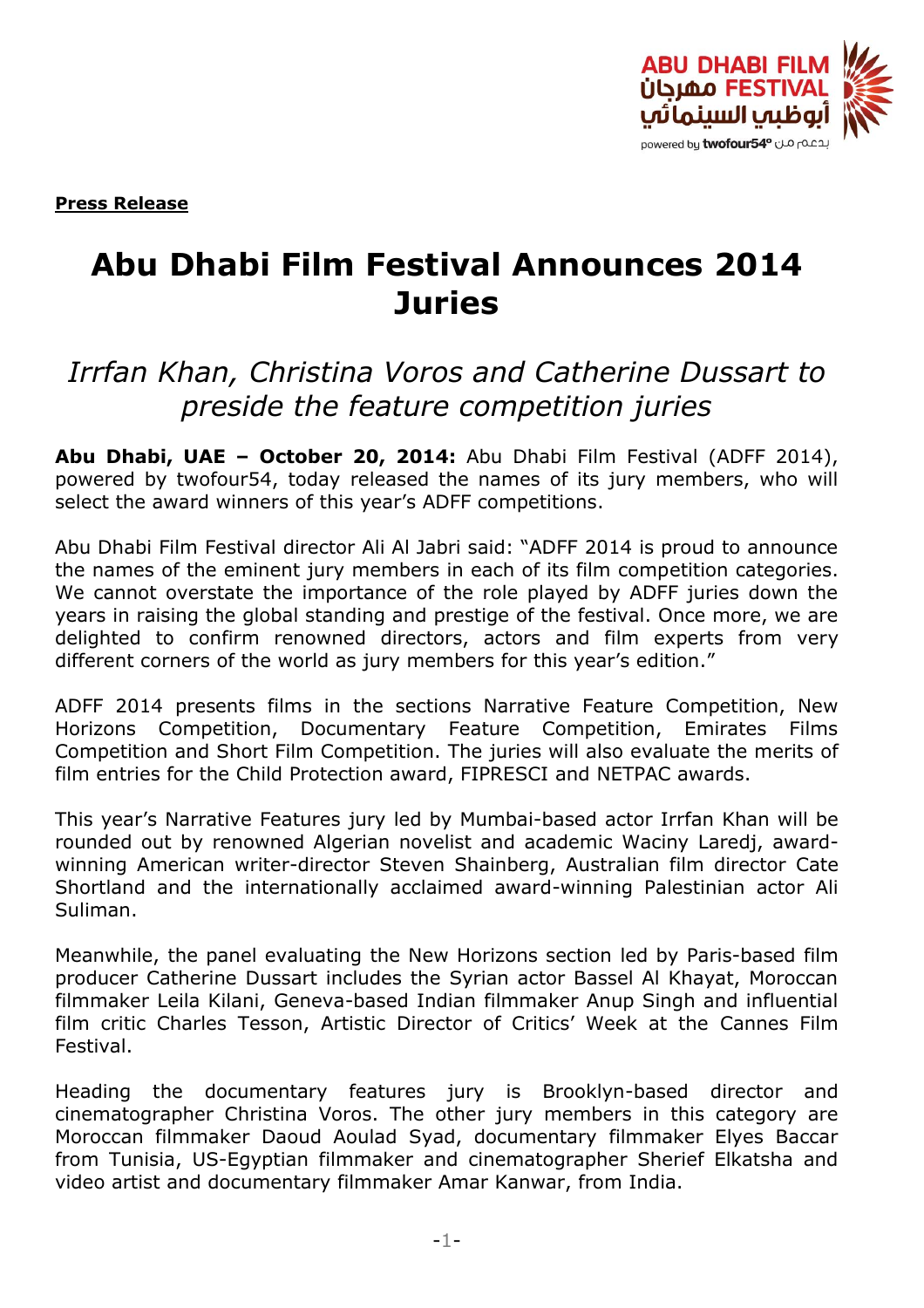

The Emirates Film Competition (EFC) jury, scouting for the best talents among UAE and GCC filmmakers, will be headed by Moroccan screenwriter and director Farida Benlyazid. The judging body further includes Saudi actor Ibrahim Al Hassawi, Qatari cultural advisor, Fatima Al Remaihi, acting CEO of the Doha Film Institute and director of the Ajyal Youth Film Festival, Abdullah Saleh, playwright, stage actor based in the UAE and Kurdish-Norwegian filmmaker Hisham Zaman.

ADFF 2014's international Short Films Competition will be judged by a panel headed by Bahraini director and producer Bassam Al Thawadi. The jury will also figure director Gustavo Taretto from Argentina, programmer and director Maike Mia Höhne from the Berlin International Film Festival, director Hala Lotfy from Egypt and filmmaker Alexandre Charlet from France.

Egyptian award-winning director Marwan Hamed (president), Faisal Al Shamari, director of the UAE Ministry of the Interior Child Protection Centre, UAE media expert Heyam Al Juma, popular actress Nelly Kareem from Egypt and Italian audio-visual expert and lecturer Alessandra Priante are named as the ADFF 2014 Child Protection Awards jury.

The Network for Promotion of Asian Cinema (NETPAC) jury consists of Vietnamese director Dang Nhat Minh (president), US film journalist E. Nina Rothe and Dale Hudson, professor of Film and New Media at New York University of Abu Dhabi. The International Federation of Film Critics (FIPRESCI) jury for ADFF 2014 will include eminent journalists Kirill Razlogov from Russia (president), Subrahmanyan Viswanath from India, Rich Cline from Great Britain, Kais Kasim from Iraq and Tarek Elshenawi from Egypt.

ADFF 2014 has put out a list of its eminent invitees from the world of cinema, who will be present at the festival.

## **For film images please click [here](https://drive.google.com/a/adff.ae/folderview?id=0B3nd8UHIg4EAS25QUF90b2FlUjA&usp=drive_web&ddrp=1)**

## **-ENDS-**

**Pictures and Footage can be downloaded in the press centre on the website.** adff.ae/pressmaterials password: pressmaterials2014

**For more information, please contact:** William Royce, twofour54: D: +971050 614 6653, E: [william.royce@twofour54.com](mailto:mawya.alqaissieh@twofour54.com)